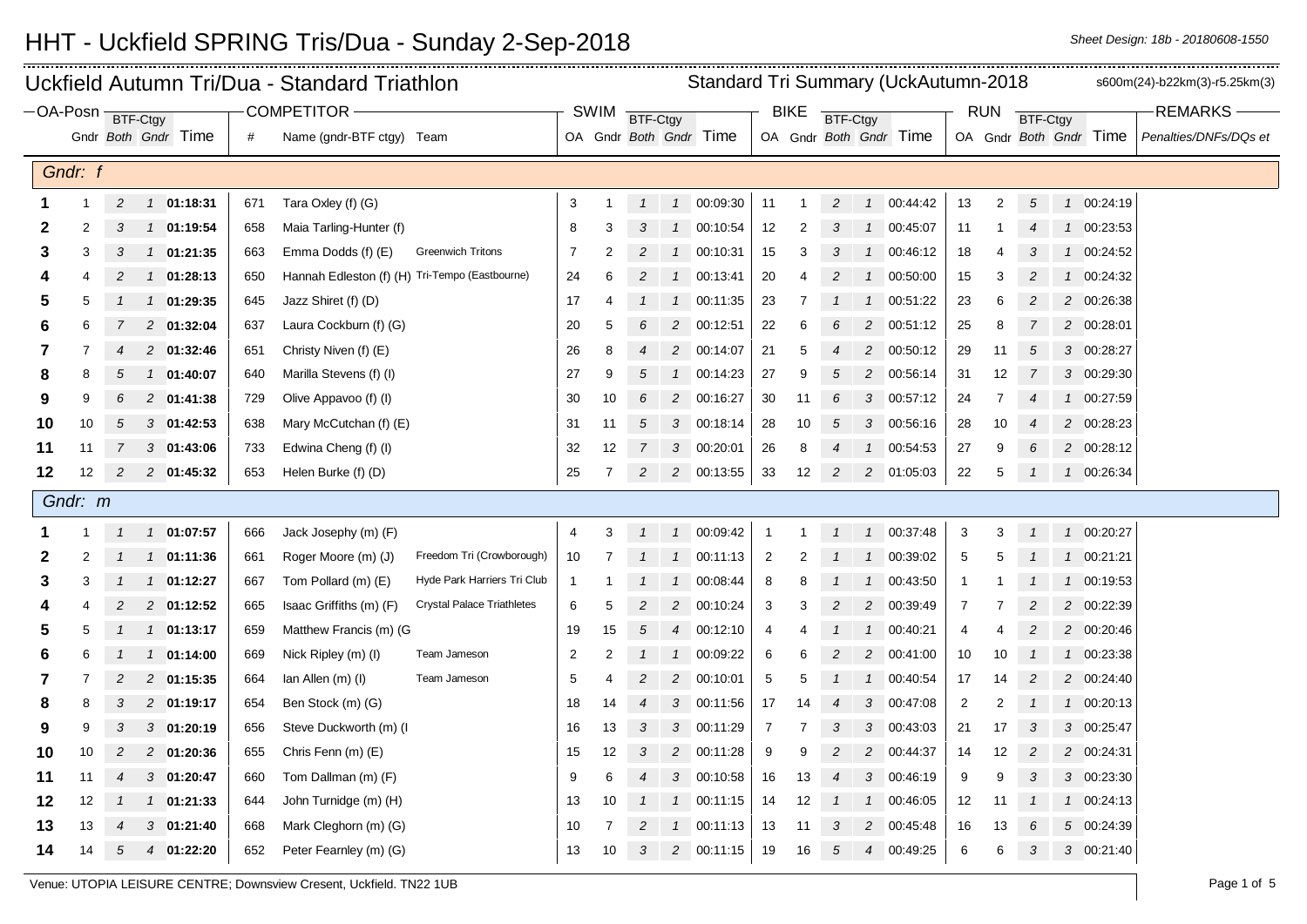| Standard Tri Summary (UckAutumn-2018<br>Uckfield Autumn Tri/Dua - Standard Triathlon |                     |                |                     |     |                                           |                                                    |    |                   |                 |                |                        |    | s600m(24)-b22km(3)-r5.25km(3) |                                |                 |                                |              |                |                 |                                                                                                         |                       |
|--------------------------------------------------------------------------------------|---------------------|----------------|---------------------|-----|-------------------------------------------|----------------------------------------------------|----|-------------------|-----------------|----------------|------------------------|----|-------------------------------|--------------------------------|-----------------|--------------------------------|--------------|----------------|-----------------|---------------------------------------------------------------------------------------------------------|-----------------------|
| $-OA-Posn$ BTF-Ctgy                                                                  |                     |                |                     |     | COMPETITOR-                               |                                                    |    | <b>SWIM</b>       | <b>BTF-Ctgy</b> |                |                        |    | <b>BIKE</b>                   | BTF-Ctgy                       |                 |                                |              | <b>RUN</b>     | BTF-Ctgy        |                                                                                                         | <b>REMARKS</b>        |
|                                                                                      |                     |                | Gndr Both Gndr Time | #   | Name (gndr-BTF ctgy) Team                 |                                                    |    |                   |                 |                | OA Gndr Both Gndr Time |    |                               |                                |                 | OA Gndr Both Gndr Time         |              |                |                 | OA Gndr Both Gndr Time                                                                                  | Penalties/DNFs/DQs et |
| 15                                                                                   | 15                  | $\overline{2}$ | 2 01:22:57          | 657 | Justin Goldman (m) (J)                    |                                                    | 21 | 16                | 3 <sup>7</sup>  |                | 3 00:13:21             | 10 | 10                            | $\overline{2}$                 |                 | 2 00:44:39                     | 19           | 15             | $\overline{c}$  | 2 00:24:57                                                                                              |                       |
| 16                                                                                   | 16                  | 3              | 3 01:29:08          | 646 | lan Shapton (m) (J)                       |                                                    | 28 | 19                | 4               | $\overline{4}$ | 00:15:34               | 18 | 15                            | 3                              | 3               | 00:48:18                       | 20           | 16             | 3               | 3 00:25:16                                                                                              |                       |
| 17                                                                                   | 17                  | 6              | 501:31:44           | 647 | Stewart Gasson (m) (G Mid Sussex Tri Club |                                                    | 23 | 18                | $\overline{7}$  | 5              | 00:13:38               | 25 | 18                            |                                | 5               | 00:54:37                       | 8            | 8              |                 | 4 00:23:29                                                                                              |                       |
| 18                                                                                   | 18                  | 4              | 4 01:32:16          | 662 | Henry Alexander (m) (J                    |                                                    | 10 | 7                 |                 |                | 1 00:11:13             | 24 | 17                            |                                | 4               | 00:51:38                       | 30           | 19             |                 | 4 00:29:25                                                                                              |                       |
| 19                                                                                   | 19                  |                | 01:40:01<br>4       | 728 | Soondra Appavoo (m) (                     |                                                    | 22 | 17                |                 | 4              | 00:13:36               | 31 | 20                            | 7                              | $\overline{4}$  | 00:58:22                       | 26           | 18             | 5               | 4 00:28:03                                                                                              |                       |
| 20                                                                                   | 20                  | .5             | 5 01:49:58          | 732 |                                           | Matthew Fraser (m) (J) Maidstone Harriers Tri Club | 33 | 21                |                 | 6              | 00:20:59               | 29 | 19                            |                                | 5               | 00:56:32                       | 32           | 20             | 5               | 5 00:32:27                                                                                              |                       |
| 21                                                                                   | 21                  |                | $6$ 01:50:19        | 643 | lan Graham (m) (J)                        |                                                    | 29 | 20                | 5               | 5              | 00:16:15               | 32 | 21                            | 6                              | 6               | 01:01:10                       | 33           | 21             | 6               | 6 00:32:54                                                                                              |                       |
| 22                                                                                   | 22                  | 8              | 502:03:03           | 639 |                                           | Graham Pearson (m) (I Maidstone Harriers Tri Club  | 34 | 22                | 8               |                | $5$ 00:21:21           | 34 | 22                            | 8                              | $5\overline{)}$ | 01:06:05                       | 34           | 22             | 8               | 5 00:35:37                                                                                              |                       |
|                                                                                      | Gndr: m             |                |                     |     |                                           |                                                    |    |                   |                 |                |                        |    |                               |                                |                 |                                |              |                |                 |                                                                                                         |                       |
|                                                                                      |                     | $\sim$         | $\sim$ $-$          |     | 670 Mark Furth (m) (H)                    | ALP Race Team                                      |    |                   |                 |                | $- 00.08:57$           |    |                               |                                |                 | and the contract of the second |              |                |                 | $\mathcal{L}^{\mathcal{L}}(\mathbf{z})$ and $\mathcal{L}^{\mathcal{L}}(\mathbf{z})$ are the proposition | punctures!            |
| Sprt Tri Summary (UckAutumn-2018)<br>Uckfield Autumn Tri/Dua - Sprint Triathlon      |                     |                |                     |     |                                           |                                                    |    |                   |                 |                |                        |    |                               | s400m(16)-b16.5km(2)-r3.5km(2) |                 |                                |              |                |                 |                                                                                                         |                       |
|                                                                                      | $-OA-Posn$ BTF-Ctgy |                |                     |     | <b>COMPETITOR -</b>                       |                                                    |    | <b>SWIM</b>       |                 |                |                        |    | <b>BIKE</b>                   |                                |                 |                                |              | <b>RUN</b>     |                 |                                                                                                         | <b>REMARKS</b>        |
|                                                                                      |                     |                | Gndr Both Gndr Time | #   | Name (gndr-BTF ctgy) Team                 |                                                    |    |                   | BTF-Ctgy        |                | OA Gndr Both Gndr Time |    |                               | BTF-Ctgy                       |                 | OA Gndr Both Gndr Time         |              |                | <b>BTF-Ctgy</b> | OA Gndr Both Gndr Time                                                                                  | Penalties/DNFs/DQs et |
|                                                                                      |                     |                |                     |     |                                           |                                                    |    |                   |                 |                |                        |    |                               |                                |                 |                                |              |                |                 |                                                                                                         |                       |
|                                                                                      | Gndr: f             |                |                     |     |                                           |                                                    |    |                   |                 |                |                        |    |                               |                                |                 |                                |              |                |                 |                                                                                                         |                       |
|                                                                                      |                     |                | $1$ 01:02:00        | 697 | Amy Clarke (f) (H)                        | Teme Leisure Tri                                   | 10 | 3                 | $\mathcal{I}$   | $\overline{1}$ | 00:08:36               | 10 |                               |                                |                 | 1 00:36:00                     | 10           | 3              |                 | 1 00:17:24                                                                                              |                       |
| 2                                                                                    | 2                   |                | 1 01:07:53          | 727 | Sue Newman (f) (J)                        | Freedom Tri (Crowborough)                          | 12 |                   | 3               | 2              | 00:09:04               | 14 | 3                             |                                |                 | 00:39:42                       | 17           |                |                 | 1 00:19:07                                                                                              |                       |
| 3                                                                                    | 3                   | 5              | 1 01:11:43          | 687 | Kirstine Kirby (f) (I)                    |                                                    | 21 | 10                | 5               | $\mathbf{1}$   | 00:10:28               | 23 | 8                             | 5                              | $\mathcal{I}$   | 00:43:53                       | 9            | 2              |                 | 1 00:17:22                                                                                              |                       |
|                                                                                      |                     |                | 2 01:14:03          | 681 | Jane Taylor (f) (H)                       |                                                    | 19 | 9                 |                 | $\overline{c}$ | 00:10:11               | 22 | 7                             | 2                              | 2               | 00:43:32                       | 19           | 6              |                 | 2 00:20:20                                                                                              |                       |
|                                                                                      |                     |                | 1 01:16:38          | 688 | Annie Sidgwick (f) (M)                    | Freedom Tri (Crowborough)                          | 18 | 8                 |                 | $\mathcal{I}$  | 00:10:09               | 18 |                               |                                |                 | 00:42:45                       | 24           | 9              | 2               | 1 00:23:44                                                                                              |                       |
| 6                                                                                    |                     | 3              | 1 01:17:00          | 691 | Valerie Barnes (f) (K)                    | <b>Brighton Multisports</b>                        | 17 |                   |                 | $\mathcal{I}$  | 00:09:44               | 20 | 6                             | 3                              | $\mathbf{1}$    | 00:43:30                       | 25           | 10             | 2               | 1 00:23:46                                                                                              |                       |
|                                                                                      |                     | 3              | 2 01:17:07          | 725 | Diana Chislett (f) (J)                    |                                                    | 16 | 6                 |                 | 3              | 00:09:40               | 19 | 5                             | 3                              | $\overline{c}$  | 00:43:26                       | 27           | 12             | 4               | 3 00:24:01                                                                                              |                       |
| 8                                                                                    | 8                   |                | $3$ 01:18:02        | 707 |                                           | Melanie Romans (f) (J) Freedom Tri (Crowborough)   | 6  | 2                 | $\overline{c}$  | $\mathcal{I}$  | 00:07:32               | 26 | 11                            |                                | 3               | 00:46:54                       | 23           | 8              | 3               | 2 00:23:36                                                                                              |                       |
| 8                                                                                    | 8                   | 3              | 1 01:18:02          | 686 | Jamie-Ri Everard (f) (F                   |                                                    | 14 | 5                 | 3               | $\mathcal{I}$  | 00:09:28               | 12 | 2                             | 2                              | $\mathcal{I}$   | 00:37:52                       | 32           | 15             | 3               | 1 00:30:42                                                                                              |                       |
| 10                                                                                   | 10                  | 6              | 2 01:18:35          | 680 | Dawn Crowe (f) (I)                        |                                                    | 25 | 11                | 6               | $\overline{c}$ | 00:11:05               | 24 | 9                             | 6                              | 2               | 00:43:56                       | 22           | $\overline{7}$ | 6               | 2 00:23:34                                                                                              |                       |
| 11                                                                                   | 11                  | 3              | 1 01:19:40          | 704 | Tanya Romans (f) (E)                      | Freedom Tri (Crowborough)                          | 5  |                   |                 | $\mathcal{I}$  | 00:07:31               | 28 | 13                            | 3                              | $\mathbf{1}$    | 00:48:06                       | 28           | 13             |                 | 2 00:24:03                                                                                              |                       |
| 12                                                                                   | 12                  |                | 1 01:19:46          | 677 | Julia d'Albiac (f) (L)                    |                                                    | 32 | 16                | 3               | 3              | 00:14:12               | 25 | 10                            |                                |                 | 00:45:49                       | 18           | 5              |                 | 1 00:19:45                                                                                              |                       |
| 13                                                                                   | 13                  | 4              | 2 01:22:17          | 675 | Nicole Henderson (f) (E)                  |                                                    | 26 | $12 \overline{ }$ | 3               | $\mathbf{2}$   | 00:11:28               | 32 | 16                            | 4                              | 2               | 00:58:10                       | $\mathbf{1}$ | 1              |                 | 1 00:12:39                                                                                              |                       |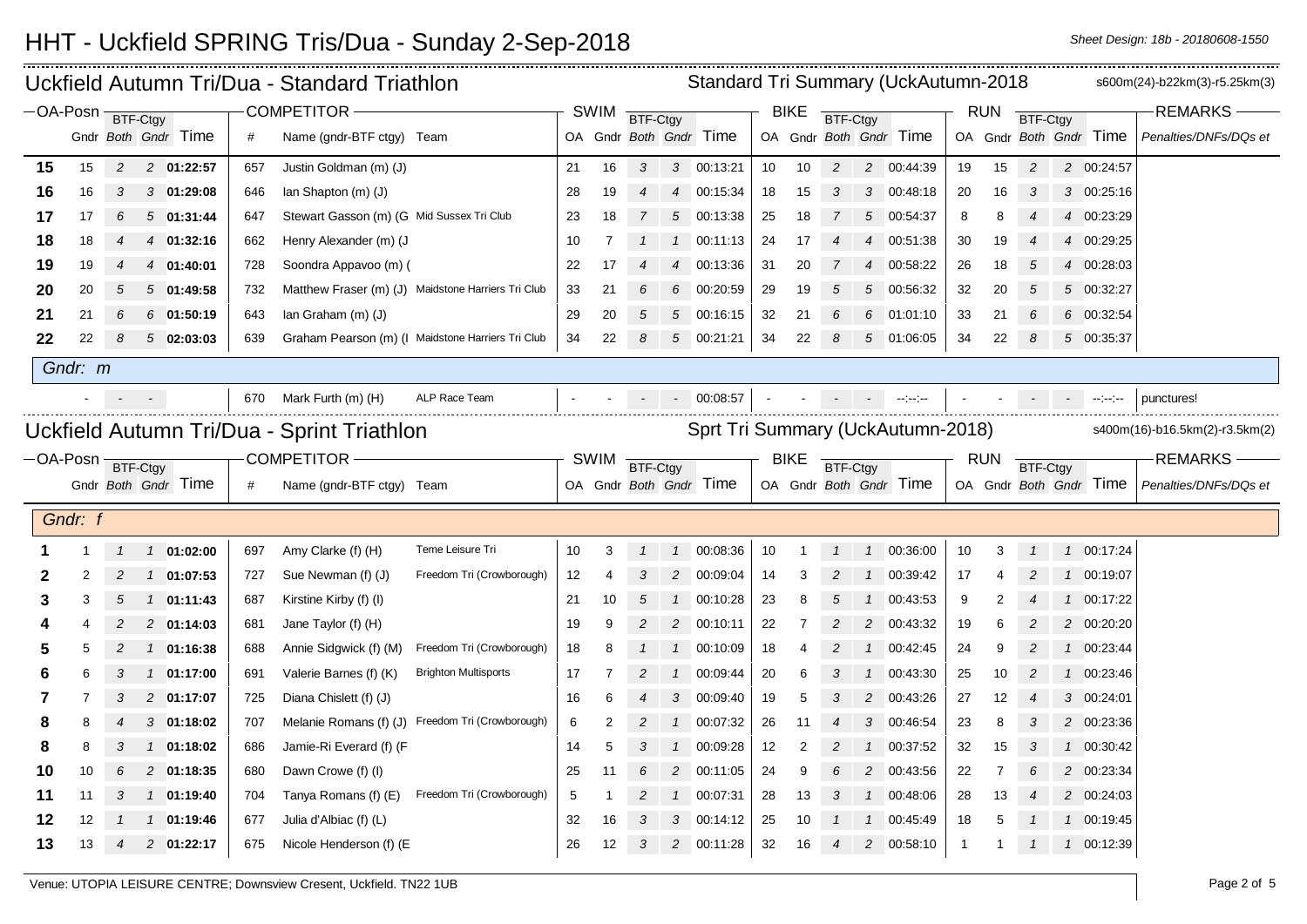|         |                                            |                |                            |     | Uckfield Autumn Tri/Dua - Sprint Triathlon |                           | Sprt Tri Summary (UckAutumn-2018) |          |                          |               |                        |                |                 |                          |                |                        |                |                 |                |  | s400m(16)-b16.5km(2)-r3.5km(2)                                                           |                       |
|---------|--------------------------------------------|----------------|----------------------------|-----|--------------------------------------------|---------------------------|-----------------------------------|----------|--------------------------|---------------|------------------------|----------------|-----------------|--------------------------|----------------|------------------------|----------------|-----------------|----------------|--|------------------------------------------------------------------------------------------|-----------------------|
|         | <b>COMPETITOR -</b><br>$-OA-Posn$ BTF-Ctgy |                |                            |     |                                            |                           | <b>SWIM</b>                       | BTF-Ctgy |                          |               |                        | <b>BIKE</b>    | <b>BTF-Ctgy</b> |                          |                |                        | <b>RUN</b>     | <b>BTF-Ctgy</b> |                |  | <b>REMARKS</b>                                                                           |                       |
|         |                                            |                | Gndr Both Gndr Time        | #   | Name (gndr-BTF ctgy) Team                  |                           |                                   |          |                          |               | OA Gndr Both Gndr Time |                |                 |                          |                | OA Gndr Both Gndr Time |                |                 |                |  | OA Gndr Both Gndr Time                                                                   | Penalties/DNFs/DQs et |
| 14      | 14                                         | $\overline{c}$ | 2 01:24:11                 | 679 | Sarah Cooper (f) (L)                       | Freedom Tri (Crowborough) | 27                                | 13       | $\mathbf{1}$             |               | 1 00:11:36             | 27             | 12              | $\overline{c}$           |                | 2 00:47:11             | 30             | 14              | $\overline{c}$ |  | 2 00:25:24                                                                               |                       |
| 15      | 15                                         |                | 2 01:32:05                 | 672 | Susan Clark (f) (K)                        |                           | 34                                | 17       | 5                        |               | 3 00:14:56             | 29             | 14              | $\overline{\mathcal{A}}$ | 2              | 00:53:17               | 26             | 11              | 3              |  | 2 00:23:52                                                                               |                       |
| 16      | 16                                         | 5              | 3 01:41:54                 | 682 | Marianne Hunter (f) (K)                    |                           | 29                                | 14       |                          |               | 2 00:11:50             | 31             | 15              | 5                        | 3              | 00:57:06               | 34             | 17              | 5              |  | 3 00:32:58                                                                               |                       |
| 17      | 17                                         | 3              | 3 01:45:44                 | 676 | Sue Reynolds (f) (L)                       |                           | 31                                | 15       | $\overline{c}$           |               | 2 00:13:58             | 33             | 17              | 3                        |                | 3 00:59:47             | 33             | 16              | 3              |  | 3 00:31:59                                                                               |                       |
| Gndr: m |                                            |                |                            |     |                                            |                           |                                   |          |                          |               |                        |                |                 |                          |                |                        |                |                 |                |  |                                                                                          |                       |
|         |                                            |                | 1 00:47:38                 | 710 | Tom White (m) (D)                          | Weald Tri Club            | -1                                |          |                          |               | 1 00:05:46             | $\mathbf{1}$   |                 |                          | $\mathcal{I}$  | 00:28:12               | 3              | $\overline{2}$  |                |  | 1 00:13:40                                                                               |                       |
| 2       | 2                                          |                | 00:49:17<br>$\mathcal{I}$  | 705 | James Cox (m) (I)                          | Freedom Tri (Crowborough) | 3                                 | 3        |                          | $\mathbf{1}$  | 00:07:15               | 3              | 3               |                          | $\mathcal{I}$  | 00:29:20               | 2              |                 |                |  | 1 00:12:42                                                                               |                       |
| 3       | 3                                          |                | 00:53:22<br>$\mathcal{I}$  | 730 | Robert Rollings (m) (F)                    |                           | 9                                 |          | 2                        |               | 2 00:08:23             | $\overline{2}$ |                 |                          | $\mathbf{1}$   | 00:29:10               | $\overline{4}$ |                 |                |  | 1 00:15:49                                                                               |                       |
|         |                                            |                | 00:56:39<br>$\mathcal{I}$  | 703 | Joe Benians (m) (E)                        |                           | $\overline{2}$                    | 2        |                          |               | 1 00:07:13             | 5              | 5               |                          | $\mathcal I$   | 00:32:25               | 7              |                 | 2              |  | 1 00:17:01                                                                               |                       |
| 5       |                                            |                | 2 00:59:40                 | 693 | Jonathan Hope (m) (I)                      |                           | 11                                | 8        |                          |               | 2 00:08:46             | 8              | 8               |                          | $\overline{4}$ | 00:34:46               | 5              |                 | 2              |  | 2 00:16:08                                                                               |                       |
| 6       | 6                                          |                | 00:59:58<br>$\mathcal{I}$  | 706 | Duncan McLaren (m) (J                      |                           | 4                                 |          |                          |               | 1 00:07:26             | 9              | 9               |                          | $\mathcal I$   | 00:34:53               | 13             | 10              |                |  | 1 00:17:39                                                                               |                       |
| 6       | 6                                          | 3              | 3 00:59:58                 | 699 | Kevin Chapman (m) (I)                      | Swim-1st Tri Club         | 20                                | 11       |                          |               | 4 00:10:20             | 6              | 6               | 3                        | 3              | 00:33:08               | 6              |                 | 3              |  | 3 00:16:30                                                                               |                       |
| 8       |                                            |                | 01:00:29<br>$\overline{4}$ | 694 | Andrew Haste (m) (I)                       |                           | 15                                | 10       | 3                        |               | 3 00:09:34             | 4              |                 | $\overline{2}$           | $\overline{2}$ | 00:32:22               | 15             | 12              | 5              |  | 4 00:18:33                                                                               |                       |
| 9       | 9                                          |                | 01:05:07<br>$\mathcal{I}$  | 690 | Cliff Lyons (m) (K)                        | Donkey Tri Club           | 23                                | 13       | 3                        |               | 2 00:10:35             | $\overline{7}$ | 7               |                          | $\mathbf{1}$   | 00:33:25               | 20             | 14              | $\mathbf{1}$   |  | 1 00:21:07                                                                               |                       |
| 10      | 10                                         | $\mathcal{I}$  | 1 01:06:31                 | 701 | Dwaine Ford (m) (G)                        |                           | $\overline{7}$                    | 5        |                          |               | 1 00:08:20             | 15             | 12              | $\mathcal I$             | $\overline{1}$ | 00:40:43               | 11             | 8               |                |  | 1 00:17:28                                                                               |                       |
| 11      | 11                                         | $\overline{1}$ | 01:09:06<br>$\mathcal{I}$  | 684 | Richard Cave (m) (M)                       | Tri-Tempo (Eastbourne)    | 24                                | 14       | 2                        | $\mathcal{I}$ | 00:10:52               | 13             | 11              |                          | $\mathcal{I}$  | 00:39:13               | 16             | 13              |                |  | 1 00:19:01                                                                               |                       |
| 12      | 12                                         | 2              | 2 01:09:26                 | 673 | Will Clifton (m) (D)                       |                           | 22                                | 12       | $\overline{c}$           |               | 2 00:10:29             | 17             | 14              | $\overline{c}$           | $\overline{c}$ | 00:41:49               | 8              |                 | 2              |  | 2 00:17:08                                                                               |                       |
| 13      | 13                                         | $\overline{2}$ | 2 01:09:54                 | 685 | Roderick Morgan (m) (                      |                           | 8                                 | 6        |                          |               | 1 00:08:22             | 20             | 15              | 3                        | $\overline{2}$ | 00:43:30               | 14             | 11              | $\overline{c}$ |  | 2 00:18:02                                                                               |                       |
| 14      | 14                                         | 2              | 2 01:12:01                 | 683 | Andy Pruvost (m) (E)                       |                           | 30                                | 16       | $\overline{\mathcal{A}}$ |               | 2 00:12:41             | 16             | 13              | 2                        | $\overline{2}$ | 00:41:43               | 12             | 9               | 3              |  | 2 00:17:37                                                                               |                       |
| 15      | 15                                         | 2              | 2 01:13:59                 | 689 | Nick Beeston (m) (K)                       |                           | 13                                | 9        |                          |               | 1 00:09:10             | 11             | 10              | 2                        | $\overline{2}$ | 00:37:05               | 31             | 17              |                |  | 2 00:27:44                                                                               |                       |
| 16      | 16                                         | 3              | 3 01:34:57                 | 674 | Joe Cocks (m) (D)                          |                           | 28                                | 15       | 3                        |               | 3 00:11:39             | 34             | 17              | 3                        | $\mathcal{S}$  | 01:00:21               | 21             | 15              | 3              |  | 3 00:22:57                                                                               |                       |
| 17      | 17                                         | $\overline{1}$ | 1 01:35:49                 | 724 | John Brown (m) (Q)                         | <b>Maidstone Harriers</b> | 33                                | 17       | $\mathbf{1}$             |               | 1 00:14:51             | 30             | 16              | $\overline{1}$           | $\mathbf{1}$   | 00:56:08               | 29             | 16              | $\mathcal{I}$  |  | 1 00:24:50                                                                               |                       |
|         | Gndr: m                                    |                |                            |     |                                            |                           |                                   |          |                          |               |                        |                |                 |                          |                |                        |                |                 |                |  |                                                                                          |                       |
|         |                                            |                | $\sigma_{\rm{eff}}=0.01$   | 678 | James McCarron (m) (                       |                           |                                   |          |                          |               | $- 00:11:54$           |                |                 |                          |                | $- 00:35:49$           |                |                 |                |  | $\mathcal{L}(\mathcal{A})$ and $\mathcal{L}(\mathcal{A})$ and $\mathcal{L}(\mathcal{A})$ | [NF]                  |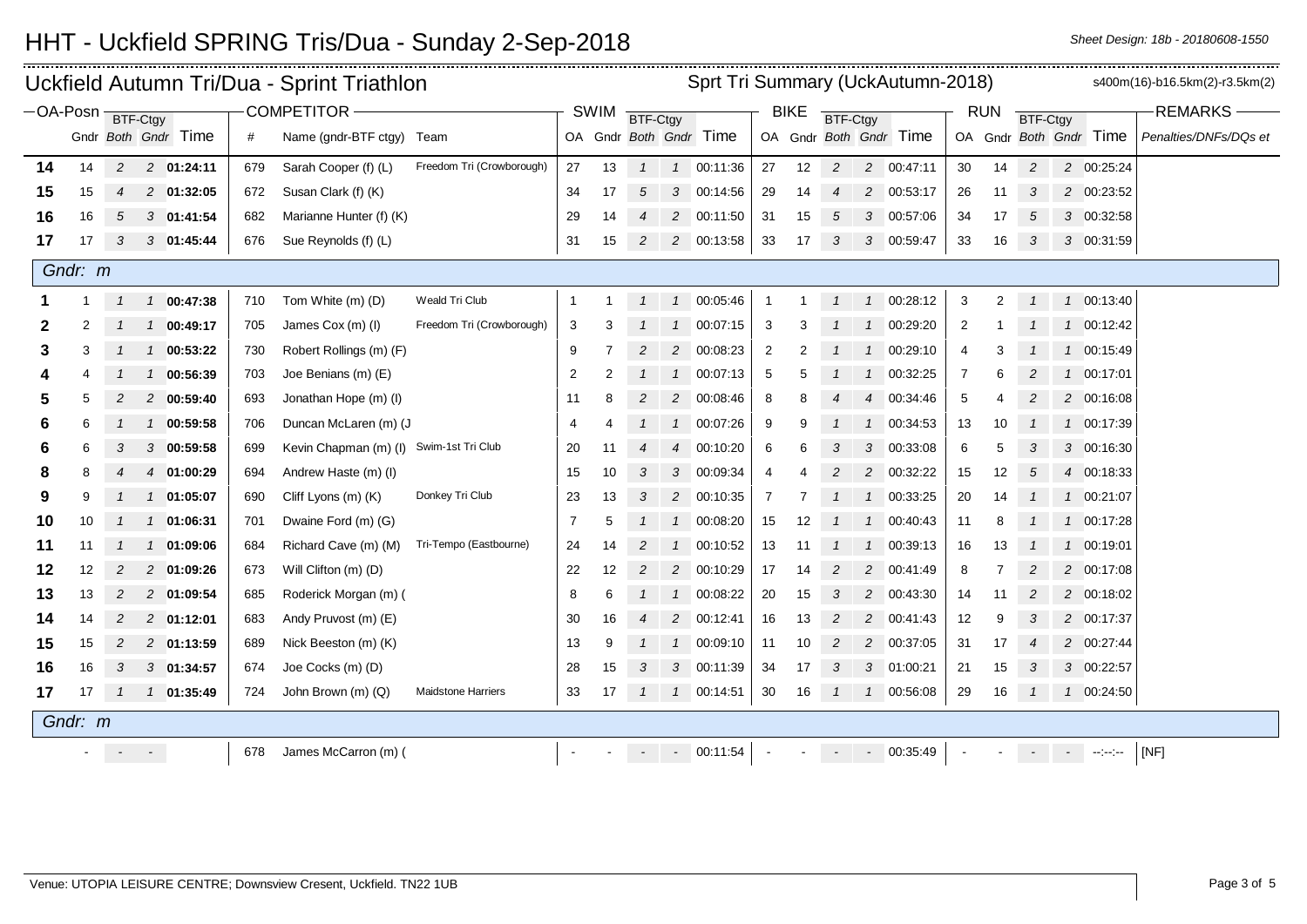|                            | Uckfield Autumn Tri/Dua - Supersprint Triathlon |                |                |                     |     |                                |                                                             |                |                |          |               | S/Sprint Tri Summary (UckAutumn-2018) |                |                |          |                |                                    |                |            |          |  |                        | s200m(8)-b10.5km(1)-r1.75km(1) |
|----------------------------|-------------------------------------------------|----------------|----------------|---------------------|-----|--------------------------------|-------------------------------------------------------------|----------------|----------------|----------|---------------|---------------------------------------|----------------|----------------|----------|----------------|------------------------------------|----------------|------------|----------|--|------------------------|--------------------------------|
| $-OA-Posn$ <b>BTF-Ctgy</b> |                                                 |                |                |                     |     | <b>COMPETITOR</b>              |                                                             |                | <b>SWIM</b>    | BTF-Ctgy |               |                                       |                | <b>BIKE</b>    | BTF-Ctgy |                |                                    |                | RUN        | BTF-Ctgy |  |                        | <b>REMARKS</b>                 |
|                            |                                                 |                |                | Gndr Both Gndr Time | #   | Name (gndr-BTF ctgy) Team      |                                                             |                |                |          |               | OA Gndr Both Gndr Time                |                |                |          |                | OA Gndr Both Gndr Time             |                |            |          |  | OA Gndr Both Gndr Time | Penalties/DNFs/DQs et          |
| Gndr: f                    |                                                 |                |                |                     |     |                                |                                                             |                |                |          |               |                                       |                |                |          |                |                                    |                |            |          |  |                        |                                |
|                            |                                                 |                |                | $1\quad 00:41:24$   | 712 | Kay Shore (f) (H)              |                                                             | $\mathbf 1$    |                |          |               | 1  1  00:03:48                        | $\overline{2}$ |                |          |                | 1 00:27:56                         |                |            |          |  | 1 00:09:40             |                                |
| 2                          |                                                 |                |                | 1 1 00:45:51        | 718 | Eleanor Curtis (f) (C)         |                                                             | 12             | 11             |          |               | 1 1 00:06:08                          | 3              |                |          |                | 1 00:29:18                         | 3              |            |          |  | 1 00:10:25             |                                |
| 3                          |                                                 |                |                | $1 \quad 00:46:14$  | 711 | Jodie Lulham (f) (D)           |                                                             | 6              | 5              |          |               | 1 00:04:51                            | 4              |                |          | $\overline{1}$ | 00:29:49                           | 6              |            |          |  | 1 00:11:34             |                                |
|                            |                                                 |                |                | $1\quad 00:47:10$   | 713 | Julie Haste (f) (I)            |                                                             | 4              |                |          |               | 1  1  00:04:39                        | 5              |                |          | $\overline{1}$ | 00:30:00                           | 9              |            |          |  | 1 00:12:31             |                                |
| b                          |                                                 |                | $\overline{1}$ | 00:47:51            | 722 | Sally Eves-Dann (f) (G)        |                                                             | 8              |                |          |               | 1 00:05:17                            | 7              |                |          | $\mathcal I$   | 00:32:19                           | $\overline{2}$ | 2          |          |  | 1 00:10:15             |                                |
|                            |                                                 |                |                | 2 00:48:35          | 719 | Caroline Yeandle (f) (H)       |                                                             | 3              |                |          |               | 3 00:04:31                            | 6              |                |          | 2              | 00:32:17                           |                |            |          |  | 2 00:11:47             |                                |
|                            |                                                 |                |                | 1 00:48:58          | 717 | Ann Townsend (f) (K)           |                                                             | 7              |                |          |               | 1 00:05:15                            | 8              |                |          | $\mathcal{I}$  | 00:32:39                           | 5              |            |          |  | 1 00:11:04             |                                |
|                            |                                                 |                |                | $3$ 00:53:20        | 720 | Vicki Brown (f) (H)            |                                                             | -11            |                |          |               | 4 00:06:06                            | 9              |                |          | 3              | 00:32:59                           | 11             |            |          |  | 3 00:14:15             |                                |
| 9                          |                                                 |                | $\mathcal{I}$  | 00:53:24            | 731 | Judith Pyett (f) (L)           | <b>Uckfield Runners</b>                                     | 10             | 9              |          | $\mathcal{I}$ | 00:06:03                              | 10             |                |          |                | 00:35:20                           | 8              | 7          |          |  | 1 00:12:01             |                                |
| 10                         | 10                                              |                |                | 4 00:57:27          | 715 | Samantha Spillane (f) (        |                                                             | 2              | $\overline{2}$ |          |               | 2 00:04:28                            | 12             | 11             |          | 4              | 00:38:04                           | 12             | 11         |          |  | 4 00:14:55             |                                |
| 11                         | 11                                              | 2              |                | 2 00:57:55          | 721 | Elly Hills (f) (G)             | Weald Tri Club                                              | 9              | 8              |          |               | 2 00:05:34                            | 13             | 12             | 2        |                | 2 00:38:52                         | 10             | 9          | 2        |  | 2 00:13:29             |                                |
| 12                         | 12                                              | 2              |                | 2 01:01:50          | 723 | Lauren Robathan (f) (D         |                                                             | 13             | 12             | 2        |               | 2 00:06:17                            | 11             | 10             | 2        |                | 2 00:37:45                         | 13             | 12         | 2        |  | 2 00:17:48             |                                |
|                            | Gndr: m                                         |                |                |                     |     |                                |                                                             |                |                |          |               |                                       |                |                |          |                |                                    |                |            |          |  |                        |                                |
|                            |                                                 |                |                | $1\quad 00:40:33$   | 714 | Nigel Robathan (m) (J) New2tri |                                                             | $\overline{5}$ |                |          |               | $1 1 00.04:42$ 1                      |                |                |          |                | $1 \quad 1 \quad 1 \quad 00:25:17$ | $\overline{4}$ |            |          |  | 1  1  1  00:10:34      |                                |
|                            |                                                 |                |                |                     |     |                                | Uckfield Autumn Tri/Dua - Youth Sprint Triathlon [15-16yrs] |                |                |          |               | Yth Tri Summary (UckAutumn-2018)      |                |                |          |                |                                    |                |            |          |  |                        | s400m(16)-b16.5km(2)-r3.5km(2) |
| -OA-Posn BTF-Ctgy          |                                                 |                |                |                     |     | -COMPETITOR-                   |                                                             |                | <b>SWIM</b>    | BTF-Ctgy |               |                                       |                | <b>BIKE</b>    | BTF-Ctgy |                |                                    |                | <b>RUN</b> | BTF-Ctgy |  |                        | <b>REMARKS-</b>                |
|                            |                                                 |                |                | Gndr Both Gndr Time | #   | Name (gndr-BTF ctgy) Team      |                                                             |                |                |          |               | OA Gndr Both Gndr Time                |                |                |          |                | OA Gndr Both Gndr Time             |                |            |          |  | OA Gndr Both Gndr Time | Penalties/DNFs/DQs et          |
|                            | Gndr: f                                         |                |                |                     |     |                                |                                                             |                |                |          |               |                                       |                |                |          |                |                                    |                |            |          |  |                        |                                |
|                            |                                                 | 2              |                | 1 01:01:28          | 702 | Aoibh Clarke (f) (A)           | Ludlow Junior Tri Club                                      | 3              | $\overline{1}$ |          |               | 2 1 00:07:42                          | $\overline{4}$ | $\overline{1}$ |          |                | 2 1 00:36:21                       |                |            |          |  | 4 1 2 1 00:17:25       |                                |
| Gndr: m                    |                                                 |                |                |                     |     |                                |                                                             |                |                |          |               |                                       |                |                |          |                |                                    |                |            |          |  |                        |                                |
|                            |                                                 |                |                | 1 1 00:54:04        | 708 | Henry Allen (m) (A)            | Team Jameson                                                | -1             |                |          |               | 1 00:06:25                            | $\overline{1}$ |                |          |                | 1 00:32:17                         | $\overline{2}$ | 2          |          |  | 1 00:15:22             |                                |
|                            |                                                 |                | $\mathcal{I}$  | 00:55:19            | 709 | Max Duckworth (m) (3)          |                                                             | 2              |                |          |               | 00:06:36                              | 3              |                |          | 2              | 00:34:56                           |                |            |          |  | 1 00:13:47             |                                |
| 3                          | 3                                               | $\overline{c}$ |                | 2 00:58:30          | 696 | Lorcan Clarke (m) (3)          | Ludlow Junior Tri Club                                      | $\overline{4}$ |                |          |               | 2 00:08:11                            | $\overline{2}$ | 2              |          |                | 1 00:34:15                         | 3              | 3          | 2        |  | 2 00:16:04             |                                |